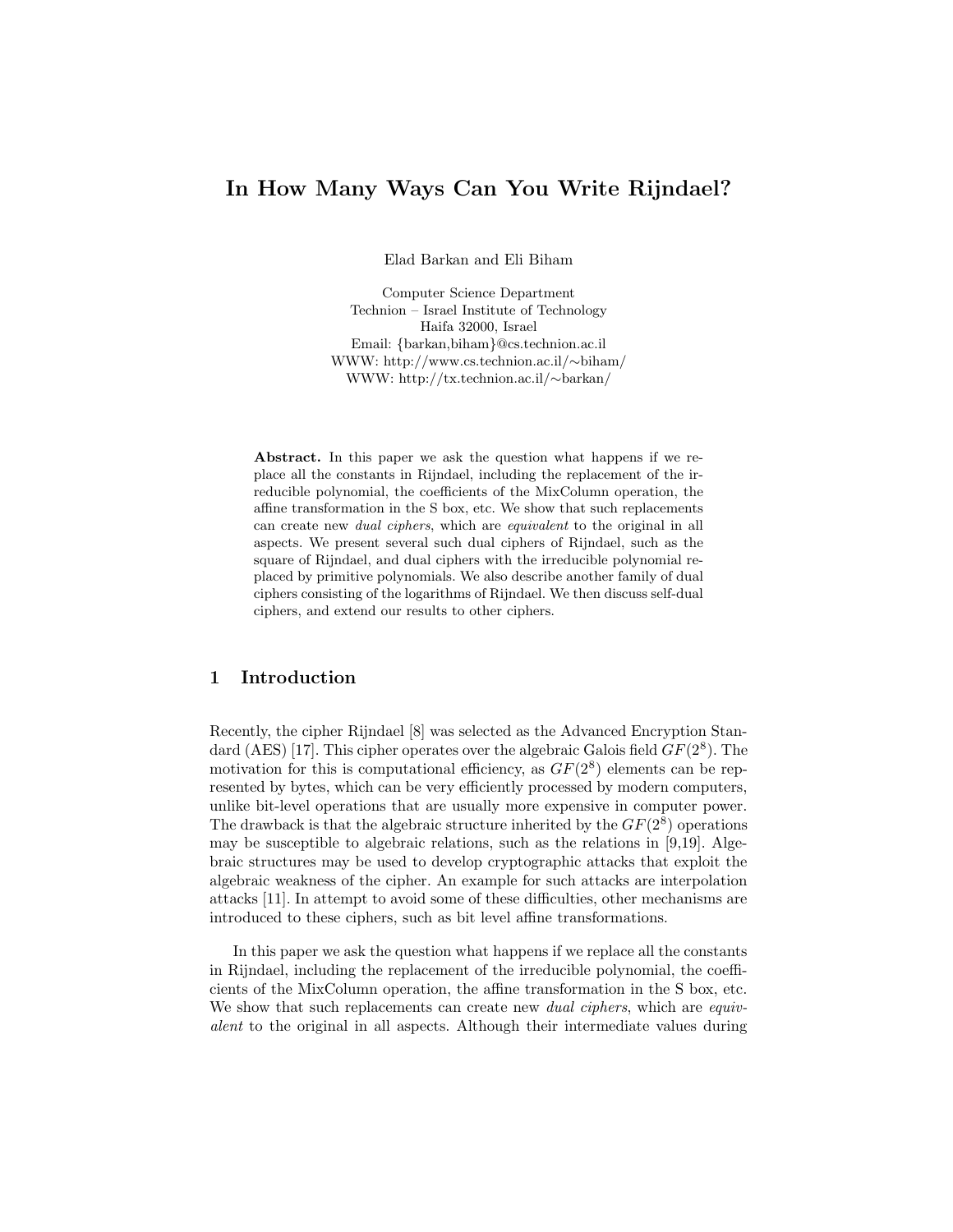encryption are different than Rijndael's, we can show that they are *equivalent* to Rijndael. Examples of such ciphers include ciphers with a primitive polynomial (replacing the irreducible polynomial of Rijndael), the cipher Square of Rijndael that encrypts the square of the plaintext under the square of the key to the square of the ciphertext, and a cipher with a triangular affine matrix in the S box.

**Definition 1** Two ciphers E and E' are called Dual Ciphers, if they are isomorphic, i.e., if there exist invertible transformations  $f(\cdot)$ ,  $g(\cdot)$  and  $h(\cdot)$  such that

$$
\forall P, K \qquad f(E_K(P)) = E'_{g(K)}(h(P)).
$$

Trivial dual ciphers are very easy to find for all ciphers. For example, every cipher is dual to itself with the identity transformations. Also, for any cipher, the addition of non-cryptographic invertible initial and final transformations creates a trivial dual cipher. We are not interested in these kinds of dual ciphers. The interesting question is whether there exists non-trivial dual ciphers of widely used ciphers.

An extension of dual ciphers, are semi-dual ciphers:

**Definition 2** A cipher  $E'$  is called a *semi-dual cipher* of  $E$ , if there exist transformations  $f(\cdot)$ ,  $g(\cdot)$  and  $h(\cdot)$  such that

$$
\forall P, K \qquad f(E_K(P)) = E'_{g(K)}(h(P)).
$$

where  $f,g$  and  $h$  are not necessarily invertible (and even not necessarily lengthpreserving).

Semi-dual ciphers potentially reduce the plaintext, the ciphertext, and the key spaces, and thus may allow to develop efficient attacks on their original cipher.

In this context we would like to mention that interpolation attacks [11] exploit the low order of interpolation polynomial of the cipher. However, they do not exploit other algebraic properties of the interpolation polynomial, such as these used in this paper.

Definition 3 In this paper we consider ciphers whose all operations are of the following types:

- Operations in  $GF(2^8)$ :
	- 1. Addition (i.e., XOR:  $f(x, y) = x \oplus y$ ).
	- 2. XOR with a constant (e.g.,  $f(x) = x \oplus 3F_x$ ).
	- 3. Multiplication  $(f(x, y) = x \cdot y)$ .
	- 4. Multiply by a constant (e.g.,  $f(x) = 03_x \cdot x$ ).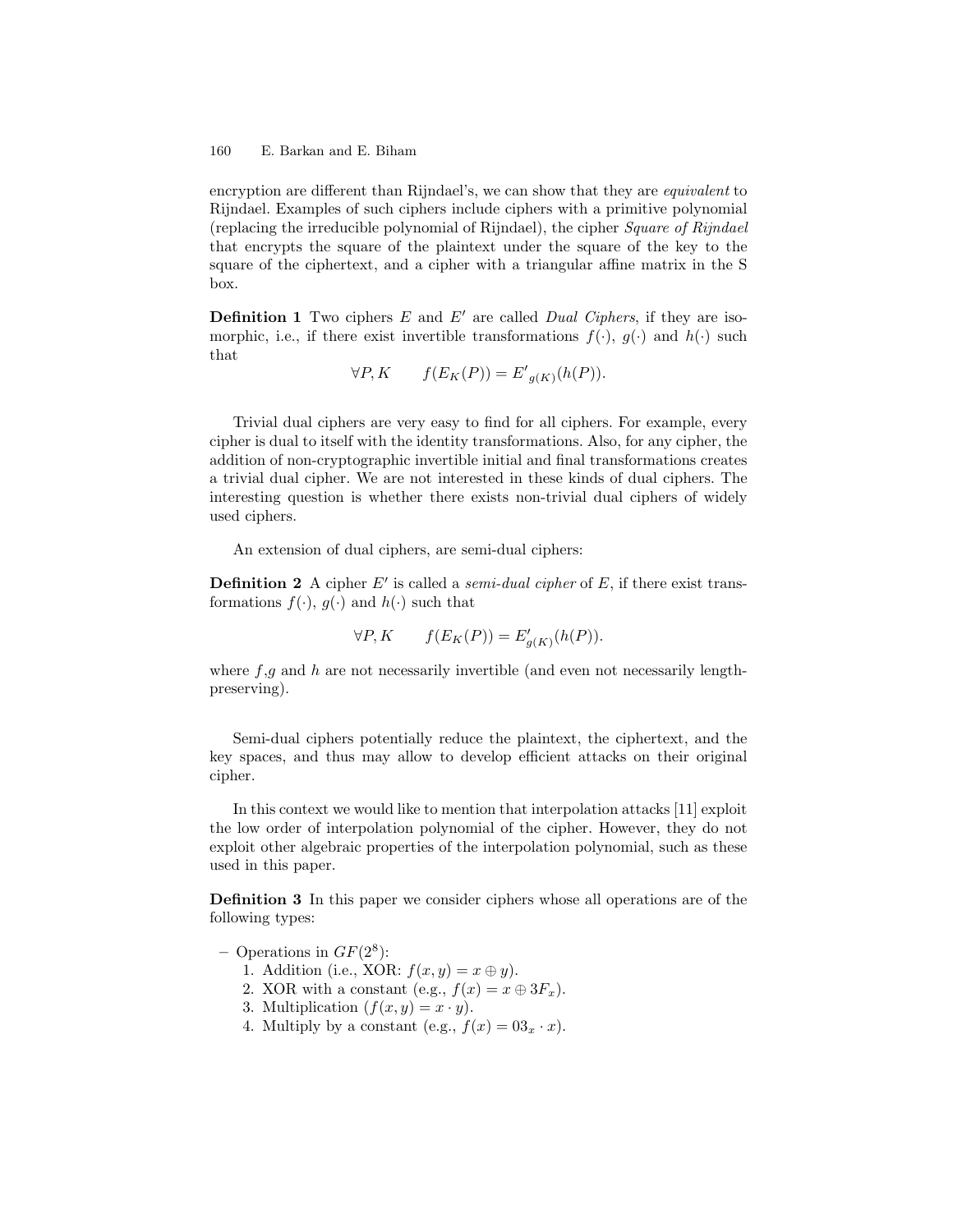- 5. Raise to any power (i.e.,  $f(x) = x^c$ , for any integer c). This includes the inverse of  $x: x^{-1}$ .
- 6. Any replacement of the order of elements (e.g., taking a vector containing the elements  $[a, b, c, d]$ , and changing the order to  $[d, c, a, b]$ .

 $-$  Non- $GF(2^8)$  operations:

- 7. Linear transformations  $L(x) = Ax$ , for any boolean matrix A.
- 8. Any unary operation over elements in  $GF(2^8)$ . (i.e., a look-up table,  $S(x) = LookUpTable[x]$  or  $F(x): \{0, 1\}^8 \longrightarrow \{0, 1\}^8$ .

We call these operations  $EGF(2^8)$  operations.

Please note that this notation implies that in item 7, the variable  $x$ , which is an element in  $GF(2^8)$ , is converted to a vector of 8 bits (in  $GF(2)^8$ ) before being multiplied by the matrix A. The result is converted back to be an element of  $GF(2^8)$ . A common representation of the vector is as the vector of coefficients of the polynomial  $x$ . It should be noted that since  $XOR$  with a constant is also allowed in item 2, any affine transformation is included in the operations we consider (i.e.,  $F(x) = Ax \oplus b$ ).

An example of such a cipher is Rijndael (AES) [8]. Many other ciphers are also built from these operations. Some examples of them are: Shark [6], Square [7], Scream [10], Crypton [13], E2 [16] (without the initial and final permutations), Anubis [2], Khazad [3], and Camellia [1] (with different key scheduling and different FL). Our results can also be extended to  $S$ afer $++$  [14].

In this paper we also deal with the special case of self-duality. That is the case where a cipher is a dual of itself. We study this case and show that such ciphers can be attacked faster than exhaustive search. It is interesting to mention that RSA  $[18]$  is an example of a self-dual public key cipher. Let e and n be the RSA public key, and let  $c = p^e \pmod{n}$  where p is the plaintext and c is the ciphertext. Then it follows that RSA is a dual of itself:  $c^2 = (p^2)^e \pmod{n}$ .

We also discuss the family of *Log Dual Ciphers*. In a log dual cipher, the logarithm of the plaintext is encrypted by the logarithm of the key to the logarithm of the ciphertext. We show that Rijndael has a family of log dual ciphers.

We indicate a variety of possible applications for dual ciphers, ranging from gaining insight for differential [4] and linear [15] cryptanalysis, to speeding up encryption, and to protect against power analysis [12] and fault analysis [5].

This paper is organized as follows: In section 2 we give a short description of Rijndael. Section 3 shows how to define square dual ciphers. Section 4 deals with changing the irreducible polynomial. Section 5 shows how to define logarithmic dual ciphers. In section 6 we discuss the special case of self-duality and show how to mount an attack on self-dual ciphers. Section 7 deals with application to other ciphers. Section 8 deals with other applications of dual ciphers. The paper is summarized in Section 9.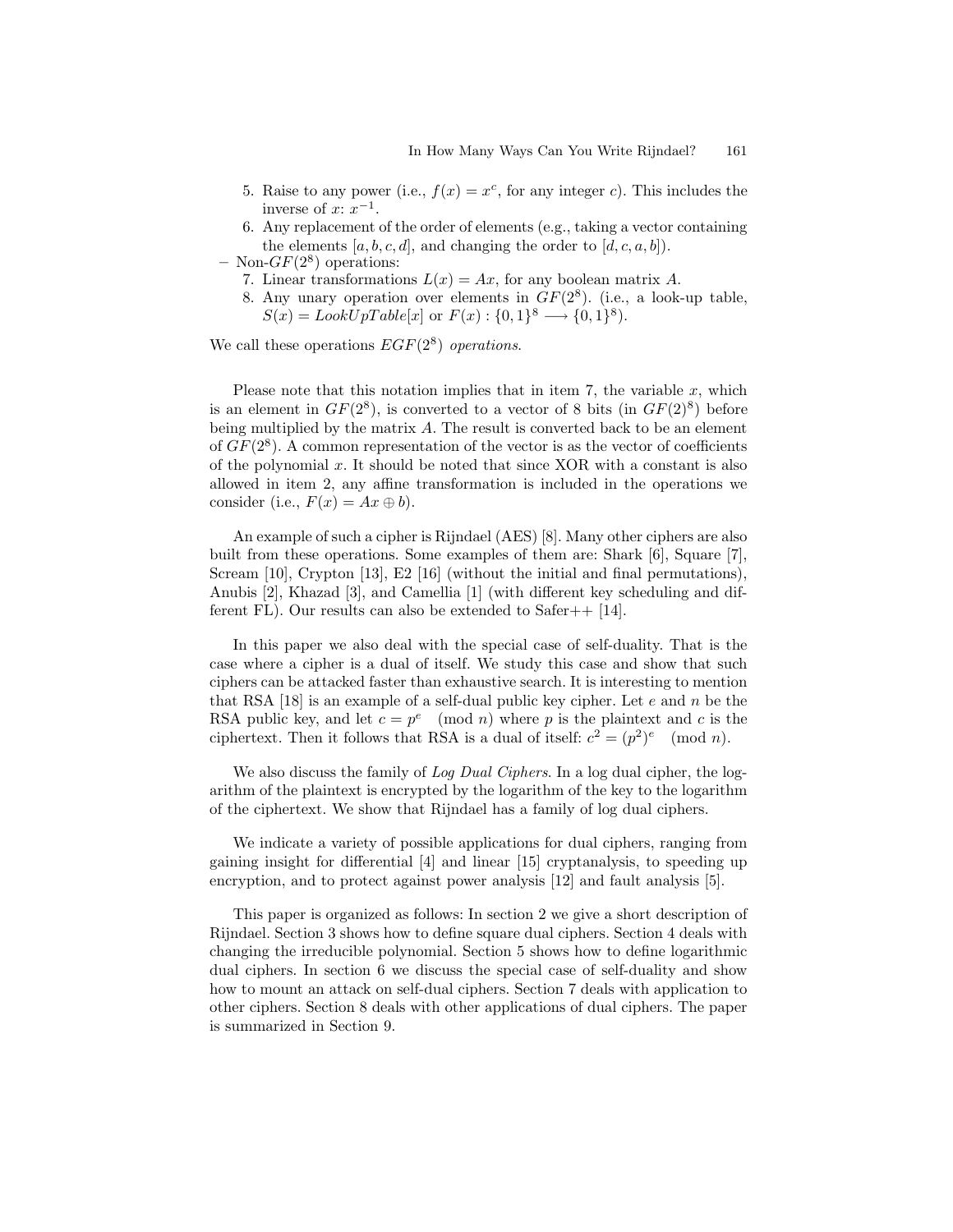### 2 Description of Rijndael

In this section we give a short description of Rijndael. For a full description of Rijndael the reader may consult [8,17]. Rijndael is a block cipher with 128-bit blocks, and three key sizes of 128, 192 and 256 bits. The 128-bit blocks are viewed as either 16 bytes or as four 32-bit words. The bytes are organized in a square form:

|  | $\overline{b_0}$ $b_4$ $b_8$ $b_{12}$ |  |
|--|---------------------------------------|--|
|  | $b_1$ $b_5$ $b_9$ $b_{13}$            |  |
|  | $b_2$ $b_6$ $b_{10}$ $b_{14}$         |  |
|  | $b_3$ $b_7$ $b_{11}$ $b_{15}$         |  |

where  $b_i$  notes the *i*'th byte of the block.

Each column in this representation can be viewed as a 4-byte word. Rijndael has operations that work on columns, operations that work on rows, and operations that work on each byte separately.

The plaintexts are encrypted through successive operation of a round function 10 times (or 12 or 14 times for 192-bit and 256-bit keys, respectively).

A round is composed of 4 consecutive operations:

- 1. ByteSub: An S box is applied to each byte of the data (16 times in parallel).
- 2. ShiftRow: Changing the order of bytes in the data.
- 3. MixColumn: Every 4 consecutive bytes (column) are mixed by a linear operation.
- 4. AddRoundKey: The data is XORed with a 128-bit subkey.

The S box of Rijndael is taking the multiplicative inverse of the input in  $GF(2^8)$  (modulo the irreducible polynomial of Rijndael  $x^8 + x^4 + x^3 + x + 1$ , which is denoted in binary notation by  $11B_x$ ; for the purpose of inversion the inverse of  $00_x$  is defined to be  $00_x$ ), the output of which is transformed by the affine transformation:

| $y_0$ |   | 10001111' | $x_0$          |               |
|-------|---|-----------|----------------|---------------|
| $y_1$ |   | 11000111  | $x_1$          |               |
| $y_2$ |   | 11100011  | x <sub>2</sub> | 0             |
| $y_3$ |   | 11110001  | $x_3$          | 0             |
| $y_4$ | = | 11111000  | $x_4$          | $\mathcal{O}$ |
| $y_5$ |   | 01111100  | $x_5$          |               |
| $y_6$ |   | 00111110  | $x_6$          |               |
| У7    |   | 011111    | $x_7$          |               |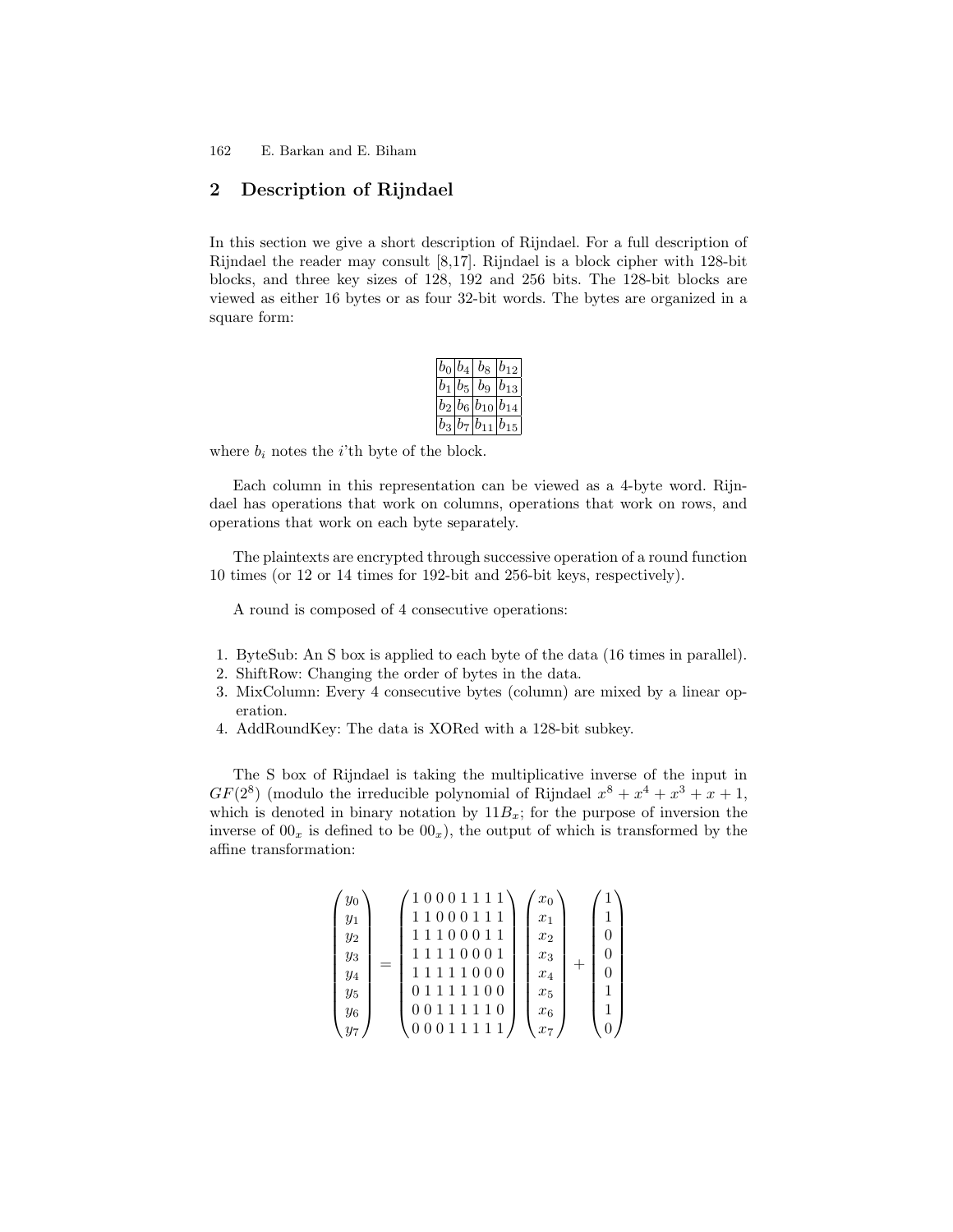where the  $x_i$ 's and the  $y_i$ 's are coefficients of x and y (i.e., the bits of the bytes), and  $x_0$  and  $y_0$  are the least significant bits.

The ShiftRow operation is defined as changing the order of bytes in the data. When viewing the data in its square form, ShiftRow is:

- Leaving the first first row unchanged.
- Shifting the second row by one byte to the left (cyclically).
- Shifting the third row by two bytes to the left (cyclically).
- Shifting the fourth row by three bytes to the left (cyclically).

Taking the square form as the input of the ShiftRow operation, the ShiftRow operation has the following effect:



The MixColumn operation mixes every 4 consecutive bytes (every column) of the data. Therefore, there are 4 mix operations in each round. Let  $b_i$ ,  $b_{i+1}$ ,  $b_{i+2}, b_{i+3}$  be consecutive bytes of a column. The new state is defined by



where  $i \in \{0, 4, 8, 12\}$ , and all the operations are in  $GF(2^8)$ :

$$
\begin{pmatrix} b'_{\,i} \\ b'_{\,i+1} \\ b'_{\,i+2} \\ b'_{\,i+3} \end{pmatrix} = \begin{pmatrix} 02_x \ 03_x \ 01_x \ 01_x \\ 01_x \ 02_x \ 03_x \ 01_x \\ 01_x \ 01_x \ 02_x \ 03_x \\ 03_x \ 01_x \ 012_x \ 02_x \end{pmatrix} \begin{pmatrix} b_i \\ b_{i+1} \\ b_{i+2} \\ b_{i+3} \end{pmatrix}
$$

This operation is actually a multiplication of the column by the polynomial  $c(x) = 03_x x^3 + 01_x x^2 + 01_x x + 02_x$  in  $GF(2^8)^4$  modulo the polynomial  $x^4 + 1$ .

The AddRoundKey simply XORs the 128-bit subkey to the data. The subkey is generated by the key expansion.

The key expansion of Rijndael generates the subkeys from the key using a blend of the same operations used in the rest of Rijndael, and using the round constants  $Rcon[i] = (02<sub>x</sub>)<sup>i-1</sup>$  (*i* starts at 1).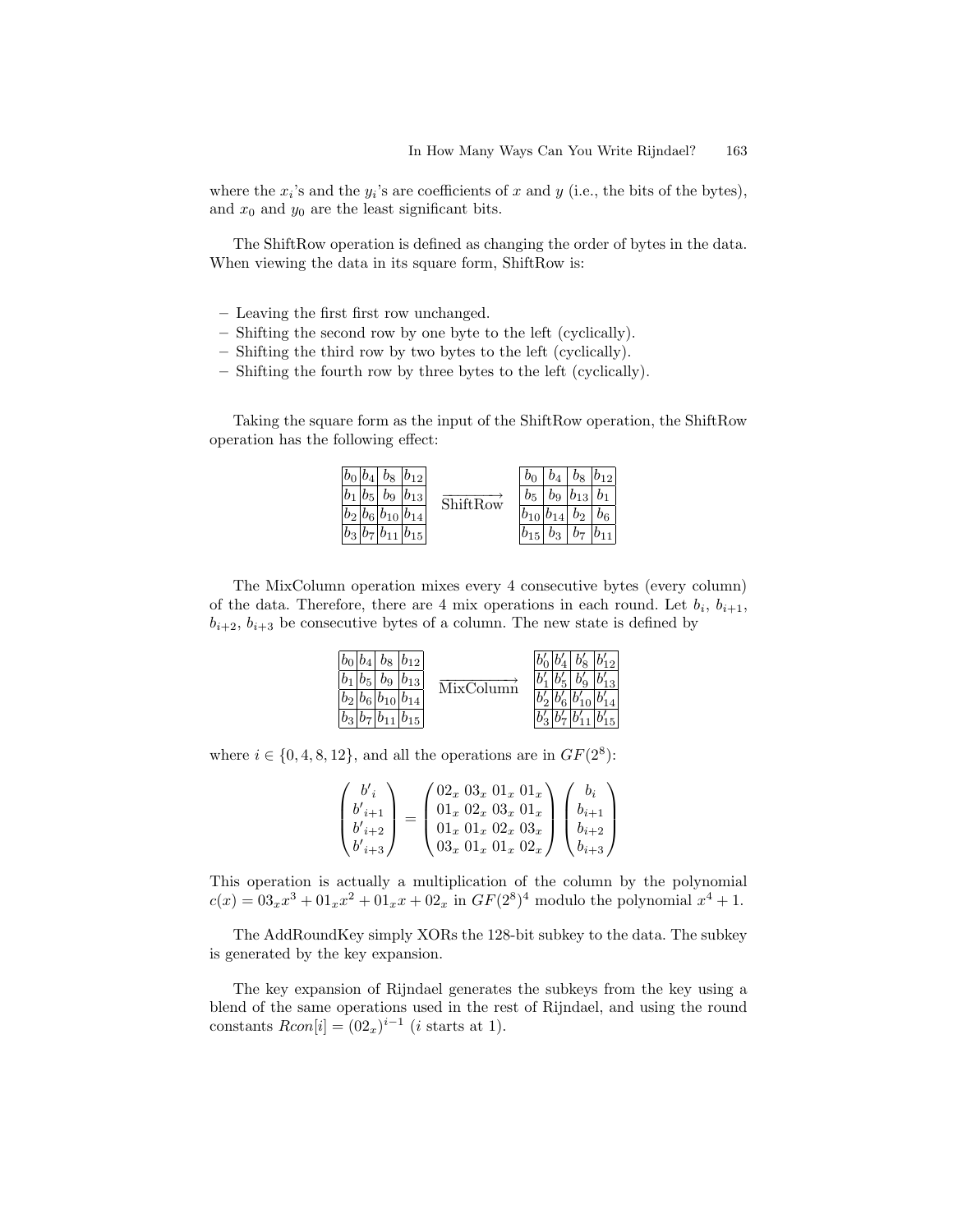The round-function of the first and the last rounds are slightly different than in other rounds: In the first round there is an additional AddRoundKey operation before the round starts, and in the last round the MixColumn operation is eliminated.

When the key size is 128 bits the round-function is repeated 10 times. The number of rounds is higher when longer keys are used: there are 12 rounds when the key size is 192 bits, and 14 rounds when the key size is 256 bits.

### 3 Square Dual Ciphers

Given a cipher E that uses only operations of  $EGF(2^8)$ , we define the cipher  $E^2$ by modifying the constants of  $E$ . All the operations that do not involve constants remain unchanged. There are only four operations that involve constants:

- 1.  $f(x) = c \cdot x$ .
- 2.  $f(x) = c \oplus x$ .
- 3.  $L(x) = Ax$ , where A is a constant matrix.
- 4.  $S(x) = LookUpTable[x]$ , where the look-up table is constant.

In the first two operations we change the constant c in E to be  $c^2$  in  $E^2$ , where  $c^2$  is the result of squaring c in  $GF(2^8)$ . In the affine transformation A is replaced by  $QAQ^{-1}$ , where in the case of Rijndael Q and  $Q^{-1}$  are:

| $Q =$ | 10001010<br>00001011<br>01000100<br>00001111<br>00101001<br>00000110<br>00010100<br>00000011 |  | 10010101<br>01110000<br>00011100<br>01010010<br>01000001<br>01010000<br>01010100<br>01010101 |  |
|-------|----------------------------------------------------------------------------------------------|--|----------------------------------------------------------------------------------------------|--|
|-------|----------------------------------------------------------------------------------------------|--|----------------------------------------------------------------------------------------------|--|

From now on we denote  $QAQ^{-1}$  by  $A^2$ , as we will show later that for any x,  $QAQ^{-1}x^2 = QAx = (Ax)^2$ .  $A^2$  of Rijndael is given in Appendix A. The matrices Q and  $Q^{-1}$  depend on the irreducible polynomial of  $GF(2<sup>8</sup>)$ . The matrices above suit Rijndael's irreducible polynomial  $x^8 + x^4 + x^3 + x + 1$ .

Finally, we replace look-up tables of the form  $S(x)$  with  $S^2(x)$ , where  $S^2(x)$ is defined as  $S^2(x) = QS(Q^{-1}x)$ .

**Remark:** To make it clear, in our notation,  $E^2$  is not  $E(E(\cdot))$  nor  $(E(\cdot))^2$ ,  $A^2$ is not the matrix A multiplied with itself, and  $S^2(x)$  is not  $(S(x))^2$ , nor  $S(S(x))$ .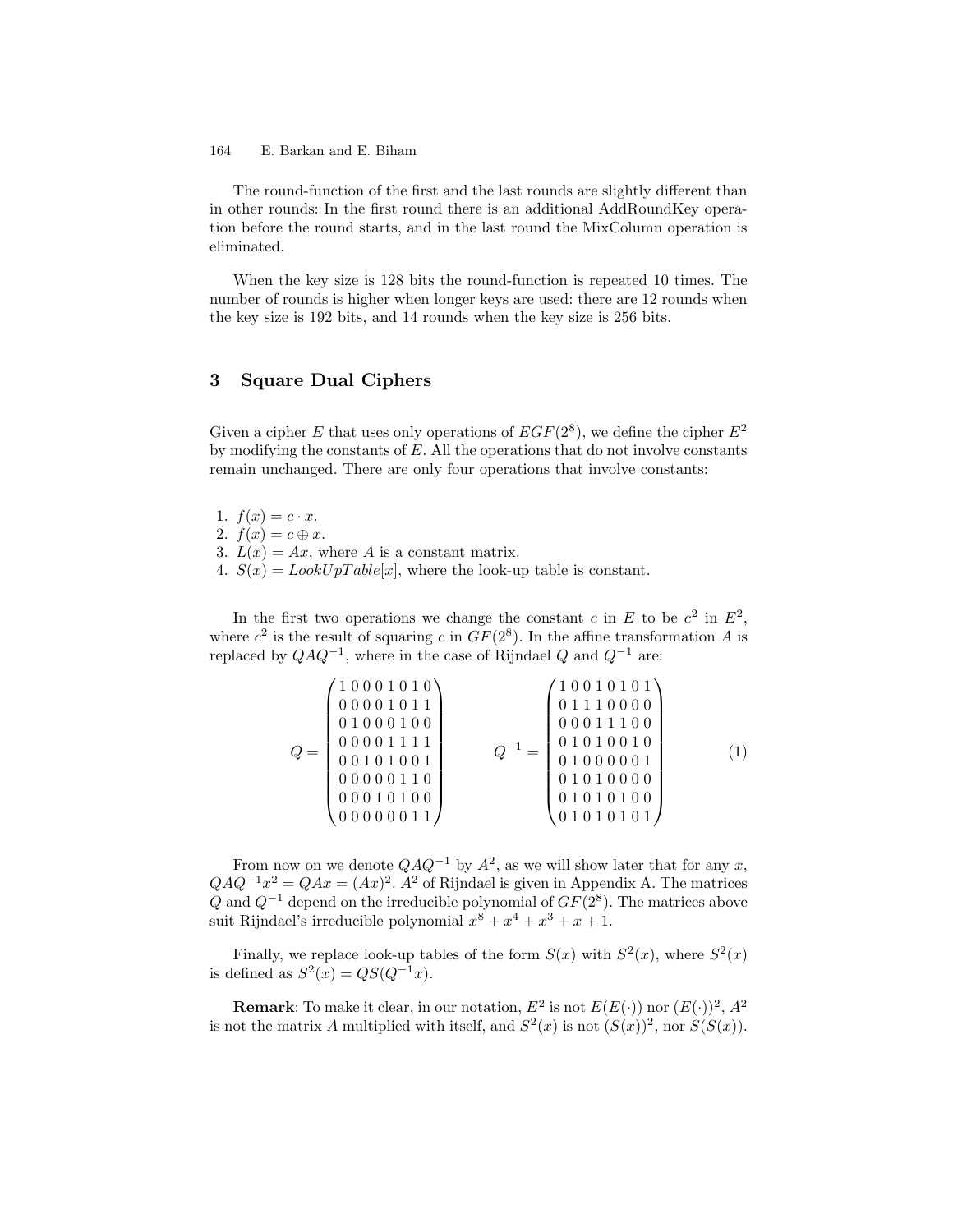In general terms, to specify  $E^2$ , we take the specifications of the cipher, raise all the constants in the cipher to their second power, replace matrices A by  $A^2 = QAQ^{-1}$  and replace look-up tables  $S(x)$  by  $S^2(x) = QS(Q^{-1}x)$ . If we take Rijndael as an example of E, the polynomial  $03_x x^3 + 01_x x^2 + 01_x x + 02_x$  of the mix column operation is replaced by  $05_x x^3 + 01_x x^2 + 01_x x + 04_x$ .<sup>1</sup> As a result of the above replacements, the affine transformation  $Ax + b$  is replaced by the affine transformation  $A^2x + b^2 = QAQ^{-1}x + b^2$ .

The key expansion consists of S boxes, XORs, and XORs with constants in  $GF(2<sup>8</sup>)$  (called *Rcon*) which are powers of  $02<sub>x</sub>$ . These operations are replaced by the replacement operations as mentioned above, with the Rcon constants being replaced by their squares.

We will now show that  $E$  and  $E^2$  are dual ciphers:

**Theorem 1** For any K and  $P, E^2_{K^2}(P^2) = (E_K(P))^2$ .

In the context of this paper, the notation  $K^2$ , and  $P^2$  denote the square operation of each byte of  $K$  and  $P$  (and similarly for any data block).

This theorem states that if  $P$  is the plaintext,  $K$  is the key and the result of encryption with cipher E is C, then the result of encrypting  $P^2$  under the key  $K^2$  with the cipher  $E^2$  is necessarily  $C^2$ .

**Proof** Any Galois field is congruent to a Galois field of the form of  $GF(q^m)$ , where q is a prime. The number q is called the characteristic of the field. It is well known that for any  $a, b \in GF(q^m)$  it follows that:  $(a+b)^q = a^q + b^q$ . In  $GF(2^8)$ :  $(a+b)^2 = a^2 + b^2$ . That actually means that squaring an element in  $GF(2^8)$  is a linear operation, which can be applied by a multiplication by a binary matrix Q of size  $8 \times 8$ . We computed the matrix Q of Rijndael, and described it in Eq. (1). It follows that  $Q^{-1}$  is the matrix that takes out the square root of an element in  $GF(2^8)$ .

To complete the proof, it suffices to show that for each operation  $f(x)$  in E, and the corresponding operation in  $E^2$ , which we denote in this proof by  $f^2(x)$ , it follows that  $f^2(x^2) = (f(x))^2$ :

- 1.  $f(x, y) = x \oplus y$ . In this case  $f^2(x^2, y^2) = x^2 \oplus y^2 = (x \oplus y)^2 = (f(x, y))^2$ .
- 2.  $f(x) = x \oplus c$ . By definition  $f^2(x^2) = x^2 \oplus c^2 = (x \oplus c)^2 = (f(x))^2$ .
- 3.  $f(x,y) = x \cdot y$ . In this case  $f^2(x^2, y^2) = x^2 \cdot y^2 = (x \cdot y)^2 = (f(x,y))^2$ .
- 4.  $f(x) = x \cdot c$ . By definition  $f^2(x^2) = x^2 \cdot c^2 = (x \cdot c)^2 = (f(x))^2$ .
- 5.  $f(x) = x^c$ . In this case  $f^2(x^2) = (x^2)^c = (x^c)^2 = (f(x))^2$ .
- 6. It is clear that replacing the order of elements after they are raised to their second power is equal to raising elements to their second power, and then replacing their order.

<sup>&</sup>lt;sup>1</sup> In  $GF(2^8)$ ,  $03_x^2 = 05_x$ .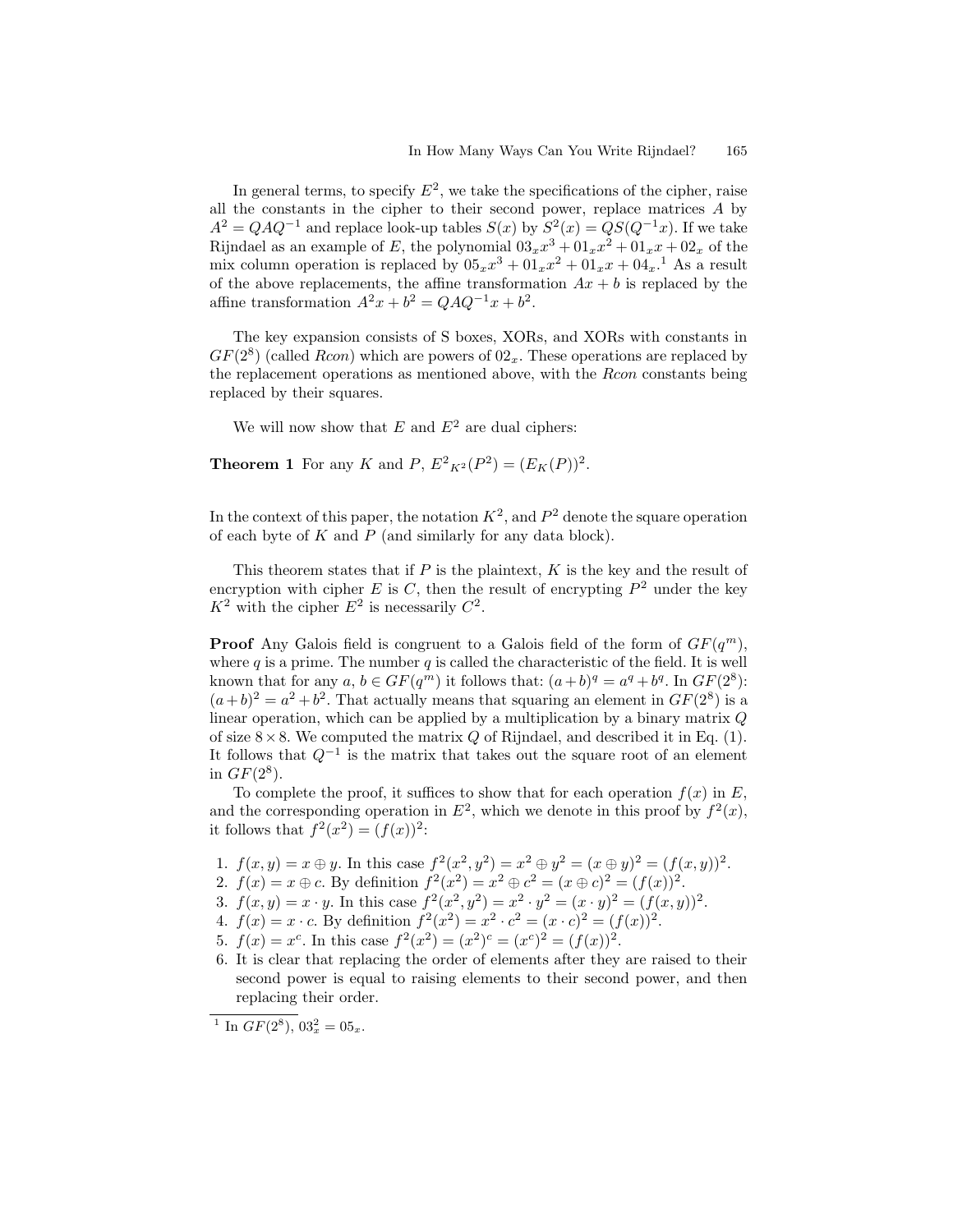- 7.  $f(x) = L(x) = Ax$ . By definition  $f^{2}(x^{2}) = L^{2}(x^{2}) = QAQ^{-1}x^{2} = QAx$  $(Ax)^2 = (f(x))^2$ , as Q is the matrix which corresponds to the squaring operation in  $GF(2^8)$ .
- 8.  $f(x) = S(x) = LookUpTable[x]$ . By definition

$$
f^{2}(x^{2}) = S^{2}(x^{2}) = QS(Q^{-1}x^{2}) = QS(x) = (S(x))^{2} = (f(x))^{2}.
$$

 $\blacksquare$ 

The cipher  $E^4 = (E^2)^2$  is a dual cipher of  $E^2$ , and thus also of E. Moreover, all ciphers  $E^{2^i}$  (for all i), which are E,  $E^2$ ,  $E^4$ ,  $E^8$ ,  $E^{16}$ ,  $E^{32}$ ,  $E^{64}$  and  $E^{128}$ , are all dual ciphers of each other (there are 8 such ciphers as  $E^{2^8} = E$ ).

It is interesting to note that Rijndael have these 7 dual ciphers, independently of the key size, the block size, the number of rounds, and even the order of operations in the cipher. These dual ciphers exist for any cipher whose all operations are  $EGF(2^8)$  operations.

Note that it is possible to define a trivial square dual cipher for any cipher by taking a cipher E and defining  $E^2$  which apply  $Q^{-1}$  on the plaintext and K, calls  $E$ , and then applies  $Q$  on the result. However, we are interested in non-trivial dual ciphers with different cores.

### 4 Modifying the Polynomial

An  $EGF(2^8)$  cipher E can include multiplication modulo an irreducible polynomial. The irreducible polynomial in Rijndael is used for the inverse computation in the S box and also in the multiplications in the MixColumn operation. Several researchers asked why the irreducible polynomial of Rijndael was not selected to be primitive. There are 30 irreducible polynomials of degree 8, of which 16 are primitive. In our discussion it is irrelevant if the irreducible polynomial is primitive or not, due to the isomorphism of all fields of  $GF(2^8)$ . The isomorphism transformation that takes one description of a cipher under an irreducible polynomial  $g(x)$  to another description with a different irreducible polynomial  $\hat{q}(x)$  is linear, and therefore can be represented as a binary matrix R such that  $y = R \cdot x$ , where x is the vector representation of an element under Rijndael's  $g(x)$  polynomial, and y is the representation under the new polynomial  $\hat{g}(x)$ . The matrix  $R$  is used in a similar way to the matrix  $Q$  of the square dual cipher. The change of operations in the cipher is also similar to the square dual cipher. Note that the  $x^2$  operation there is equivalent to  $Q \cdot x$ , and the same proof of duality follows.

The R matrix is always of the form  $R = (1, a, a^2, a^3, a^4, a^5, a^6, a^7)$ , where the  $a^{i}$ 's are computed modulo the irreducible polynomial  $\hat{g}(x)$ . Note that the matrix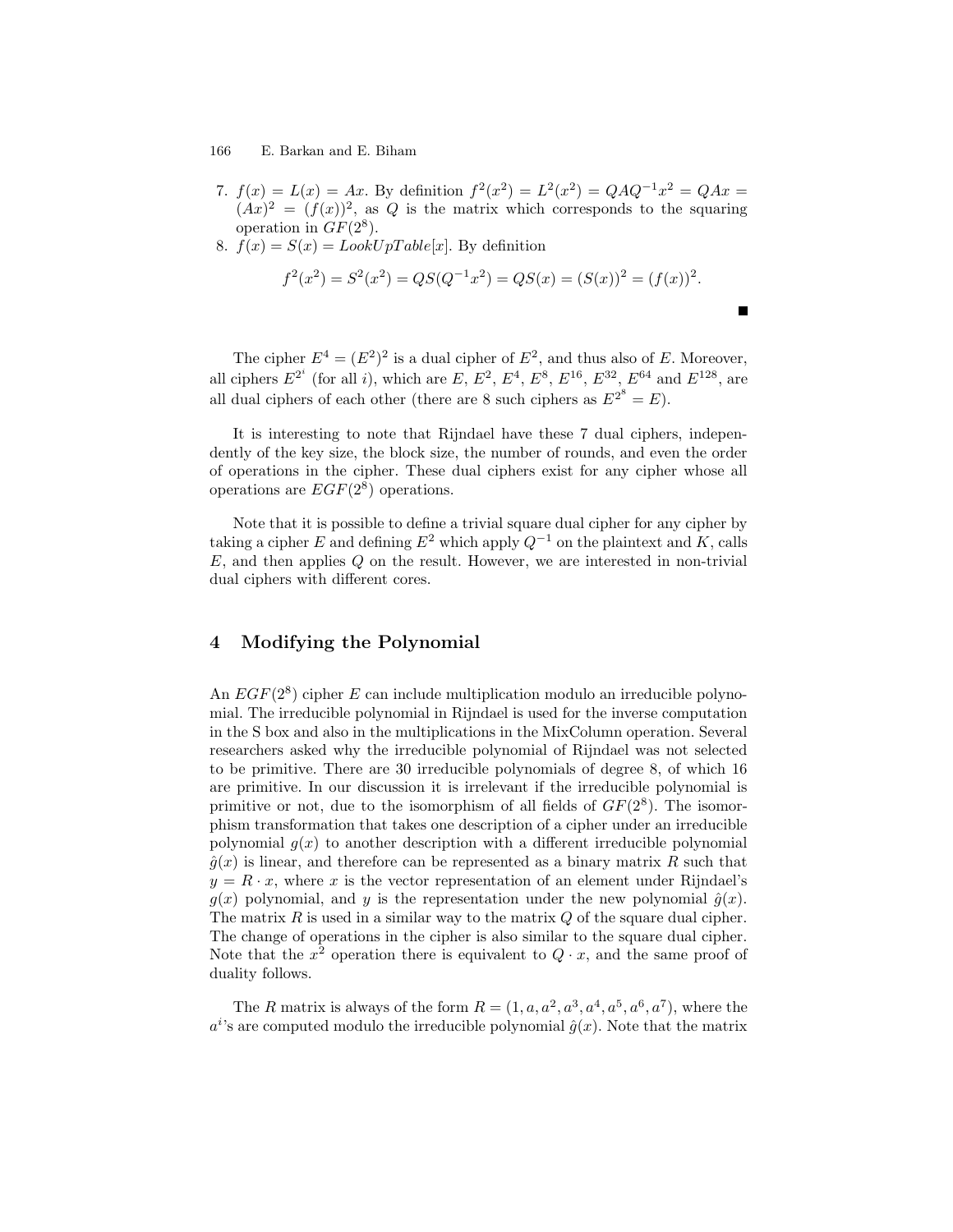$Q$  is actually one of these matrices  $R$ . For each irreducible polynomial we can define its 8 square dual ciphers. Since there are 30 irreducible polynomials, we get that there are 240 dual ciphers for each  $EGF(2^8)$  cipher.

For example, we describe one of these 240 dual ciphers of Rijndael: the irreducible polynomial of Rijndael is replaced by the primitive polynomial  $x^8 +$  $x^4 + x^3 + x^2 + 1$  (denoted in binary notation by  $11D_x$ ). In this example, the R matrix is

| $R =$ | 11111111<br>01010101<br>00110011<br>00010001<br>00001111<br>00000101<br>00000011<br>000001 | $R^{-1}$ | 11111111<br>01010101<br>00110011<br>00010001<br>00001111<br>00000101<br>00000011<br>000000 |  |
|-------|--------------------------------------------------------------------------------------------|----------|--------------------------------------------------------------------------------------------|--|
|-------|--------------------------------------------------------------------------------------------|----------|--------------------------------------------------------------------------------------------|--|

The inverse matrix  $R^{-1}$  takes an element of the dual cipher to Rijndael's representation. It is interesting to note that the affine matrix of the S box becomes lower triangular in this case:

$$
\hat{A} = \begin{pmatrix}\n1 & 0 & 0 & 0 & 0 & 0 & 0 & 0 \\
0 & 1 & 0 & 0 & 0 & 0 & 0 & 0 \\
0 & 0 & 1 & 0 & 0 & 0 & 0 & 0 \\
1 & 0 & 0 & 1 & 0 & 0 & 0 & 0 \\
1 & 1 & 0 & 0 & 1 & 0 & 0 & 0 \\
0 & 1 & 1 & 0 & 0 & 1 & 0 & 0 \\
0 & 0 & 1 & 1 & 0 & 0 & 1 & 0 \\
0 & 0 & 0 & 1 & 1 & 0 & 0 & 1\n\end{pmatrix}.
$$

Also, the constant  $63_x$  in the S box becomes  $64_x$ , and the coefficients  $03_x$ ,  $02_x$  of the MixColumn operation are interchanged (i.e., to  $02_x$ ,  $03_x$ ). The coefficients  $0B_x$ ,  $0D_x$ ,  $09_x$ ,  $0E_x$  are also interchanged in pairs to  $0D_x$ ,  $0B_x$ ,  $0E_x$ ,  $09_x$ . The Rcon constants  $(02<sub>x</sub>)<sup>i-1</sup>$  are replaced by  $(03<sub>x</sub>)<sup>i-1</sup>$ .

Thus, we conclude that the choice of the irreducible polynomial of Rijndael is arbitrary, and in particular, there is no advantage to selecting a primitive polynomial over the current polynomial of Rijndael.

### 5 Log Dual Ciphers

In this section we discuss dual ciphers, to which we call *log dual ciphers*. We actually describe a family of log dual ciphers, which differ slightly from each other.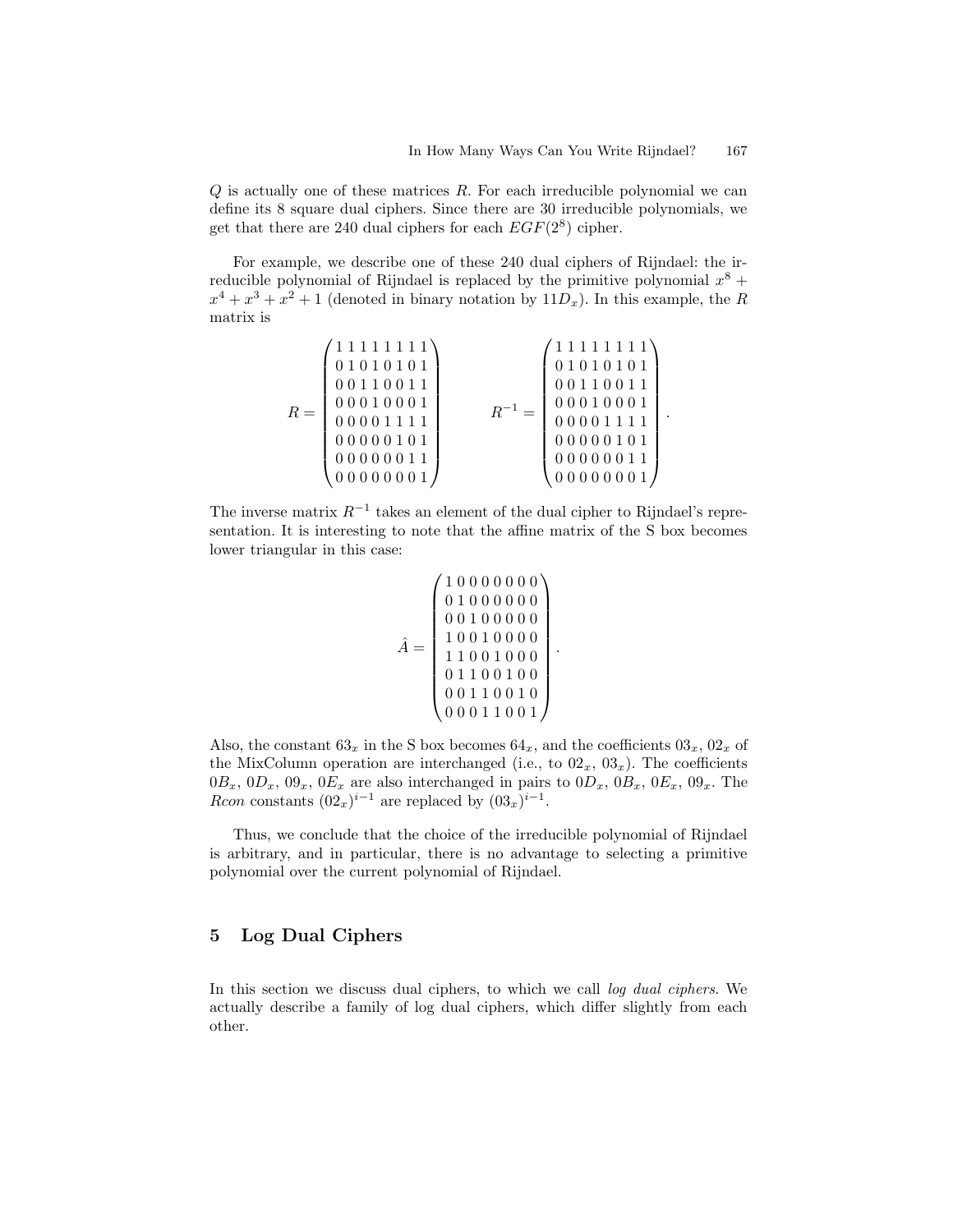Let g be a generator in  $GF(2^8)$ . Since the cipher works on elements of  $GF(2^8)$ we can write any element x as an exponent of g, i.e.,  $x = g^i$ , except for  $x = 0$ , which we define as  $g^{-\infty}$ . In a logarithmic notation we write:  $\log_g x = i$ , where  $log_q 0 = -\infty$ . In the log cipher we use the logarithm representation of the elements, instead of the polynomial representation used in the original description of the cipher.

Let x and y be elements of  $GF(2^8)$ , and let  $i = \log_g x, j = \log_g y$ .

We use the notation  $E^{\log_g}$ , or shortly  $E^{\log}$ , to denote the log dual cipher. The log dual cipher is defined by taking the specifications of the cipher, and replacing the following operations:

- 1. The operation  $f(x, y) = x \oplus y$  is replaced by the operation  $f^{\log}(i, j) =$  $j + T(i - j) \pmod{255}$  or by  $f^{\log}(i, j) = i + T(j - i) \pmod{255}$ , where  $T(i)$  is defined as  $T(i) = \log_g(g^i \oplus 1)$ . In cases where  $-\infty$  appears in  $f^{\log}$ , we define  $f^{\log}(-\infty, j) = j$ , and  $f^{\log}(i, -\infty) = i$ .
- 2. The operation  $f(x) = x \oplus c$  is replaced by the operation  $f^{\log}(i) = k + T(k-i)$ (mod 255) where  $k = \log_g c$ .
- 3. The operation  $f(x, y) = x \cdot y$  is replaced by the operation  $f^{\log}(i, j) = i + j$ (mod 255). If either x or y is  $-\infty$ , then the result is  $-\infty$ .
- 4. The operation  $f(x) = x \cdot c$  is replaced by the operation  $f^{\log}(i) = i + k$ (mod 255), where  $k = \log_g c$ .
- 5. The operation  $f(x) = x^m$  is replaced by the operation  $f^{\log}(i) = i \cdot m$ (mod 255). If  $i = -\infty$  then the result is  $-\infty$ .
- 6. Replacement of the order of elements remains the same replacement of order of the elements.
- 7. The operation  $S(x) = LookUpTable[x]$  is replaced by the operation  $S^{log}(i)$  $\log_g(S(g^i)).$
- 8. The linear transformation  $L(x) = Ax$  is treated as a lookup table (like in the previous item).

The definition of  $log_x(0) = -\infty$  is made carefully, ensuring that this definition is consistent: When applying the operation  $j + T(i - j)$ , a  $-(-\infty)$  might result as an argument to T. We define that  $j + (-\infty) = -\infty$  (which corresponds to multiplication by 0 in the original cipher or to XOR of a value with itself),  $-\infty \cdot c = -\infty$  (which corresponds to an exponentiation of 0 in the original cipher),  $-\infty - (-\infty) = 0$  (which corresponds to  $0 \oplus 0$ , or to  $x \oplus 0$ ),  $i - (-\infty) \neq j - (-\infty)$ for  $i \neq j$  (meaning that  $-(-\infty)$  does not consume i).  $T(-\infty) = 0$ ,  $T(0) = -\infty$ .  $T(i - (-\infty)) = -(-\infty) + i$ . Note that the  $-(-\infty)$  is always a result of an application of T. Then, another  $+(-\infty)$  is always waiting to cancel it (as j). Therefore, the result of the T operation is always a number or a  $-\infty$ .

The following theorem proposes that if  $P$  is the plaintext,  $K$  is the key and the result of encryption of  $P$  under the key  $K$  with cipher  $E$  is  $C$ , the result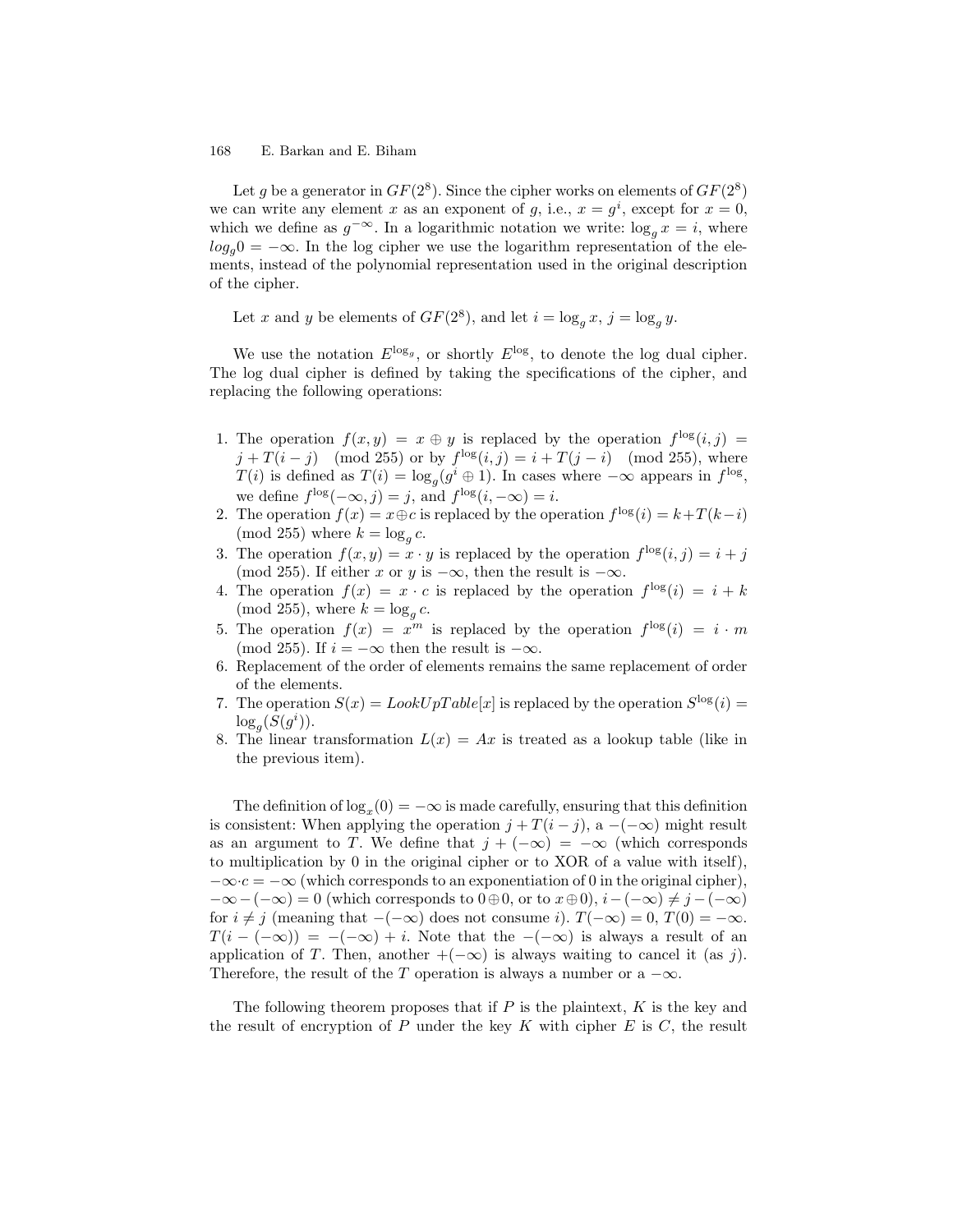of encrypting  $\log_g(P)$  under the key  $\log_g(K)$  with the cipher  $E^{\log}$  is necessarily  $log_g(C)$ .

**Theorem 2** Let g be a generator in  $GF(2^8)$ . For any K and P:

$$
E_{\log_g K}^{\log}(log_g P) = log_g(E_K(P)).
$$

In the context of this paper  $\log_q X$  denotes the log of each byte of X.

**Proof** It suffices to show that for each operation  $f(x)$  in E, and the corresponding operation in  $E^{\log}$ , which we denote by  $f^{\log}(x)$ , it follows that  $f^{\log}(\log_g x) =$  $\log_g(f(x)).$ 

- 1.  $f(x, y) = x \oplus y$ . By definition  $f^{\log}(i, j) = j + T(i j) = j + \log_g(g^{i j} \oplus 1) = j$  $\log_g(g^{j} \cdot (g^{i-j} \oplus 1)) = \log_g(g^{i} \oplus g^{j}) = \log_g(x \oplus y) = \log_g(f(x, y)).$
- 2.  $f(x) = x \oplus c$ , in the same way as the previous item.
- 3.  $f(x,y) = x \cdot y$ . In this case  $f^{\log}(i,j) = i + j = \log_g(g^{i+j}) = \log_g(x \cdot y) =$  $\log_g(f(x,y)).$
- 4.  $f(x) = x \cdot c$ , in the same way as the previous item.
- 5.  $f(x) = x^c$ . In this case  $f^{\log}(i) = i \cdot c = log_g(x^c) = log_g(f(x))$ .
- 6. It is clear that replacing the order of elements after their log-value is taken is equal to replacing the order of elements and then taking their log-value.
- 7.  $f(x) = S(x) = LookUpTable[x]$ . In this case, by definition of  $f^{\log}$  it follows that:  $f^{\log}(i) = S^{\log}(i) = \log_g(S(g^i)) = \log_g(S(x)) = \log_g(f(x)).$
- 8.  $L(x) = Ax$  is considered like a table in the previous item, and is treated in the same way.

The above equations hold also in the case that  $-\infty$  is an argument.

П

Note that the non-linear part of the ByteSub transformation of Rijndael in the log dual cipher becomes very simple (and linear). The non-linear part is finding the multiplicative inverse of an element. This operation is replaced by negation in the log dual cipher:

$$
x^{-1} \longrightarrow -i.
$$

The T transformation is non-linear. It has interesting properties. Here are some of the properties of the T transformation:

1.  $T(x) - T(-x) = x$ 2.  $T(2x) = 2T(x)$  (therefore,  $\forall i, T(2^i x) = 2^i T(x)$ ) 3.  $T(T(x)) = x$ 4. Let  $g \stackrel{\Delta}{=} g'^y, yT_g(x) = T_{g'}(yx)$ 5.  $T_g = T_{g^{2i}}$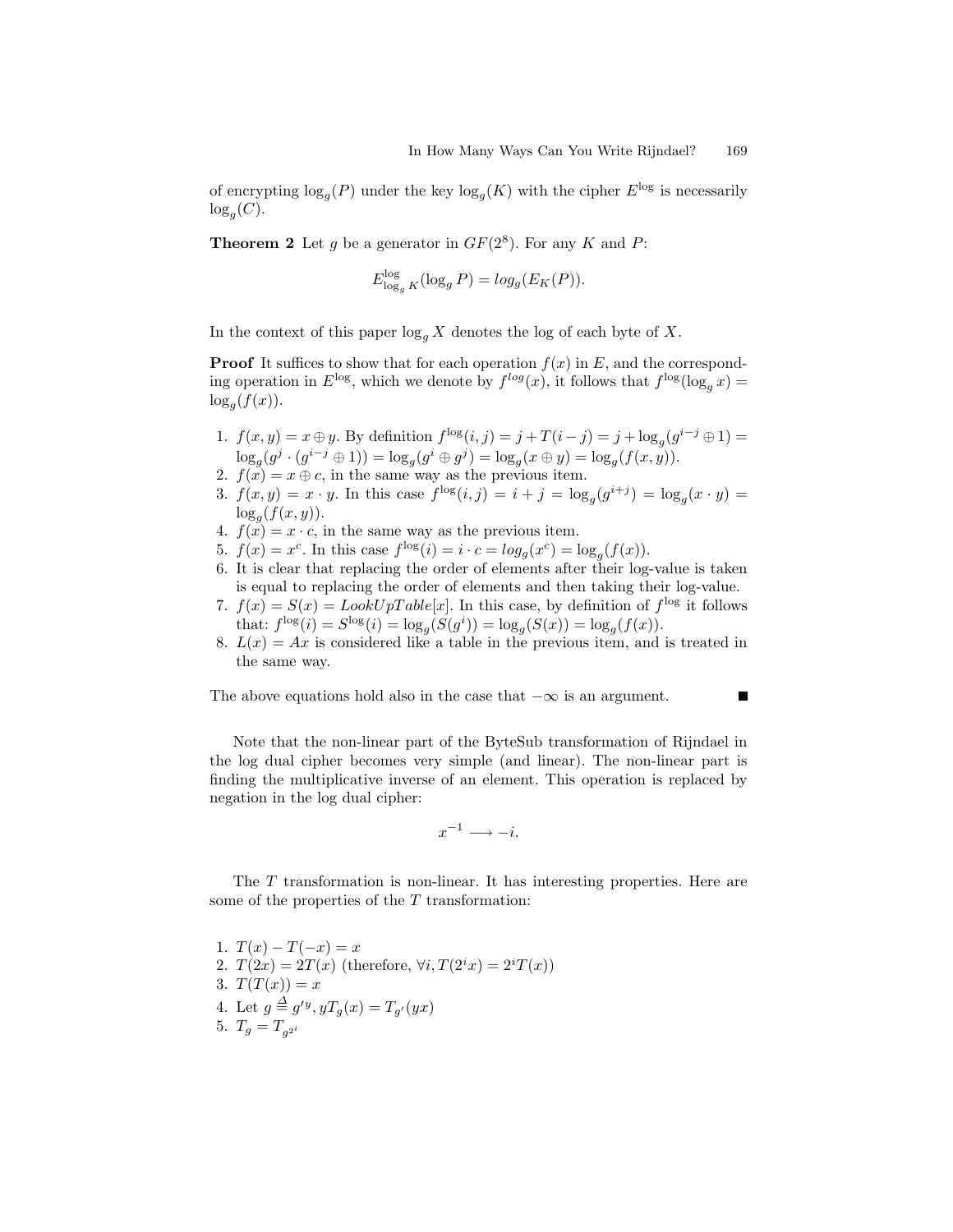- 170 E. Barkan and E. Biham
- 6.  $T(x) = -T(-T(-x))$ 7.  $T(85) = 170, T(170) = 85$ , and if  $T(x) = x/2$  then  $x \in \{85, 170\}$ . Note that  $85/2 \equiv 170 \pmod{255}$
- 8.  $T(0) = -\infty$ .
- 9.  $T(-\infty) = 0$ .
- 10.  $T(x) = T(x \pm 255)$  The cycle size of T is 255.

Proofs of the properties of  $T(x)$  will appear in the full paper.

The table of  $T(x)$  with the generator  $03_x$  is described in Table 1.

|              |      |                                                               |            |        | 2 3 |                                                             |  | 4 5 6 7 8 |  | 9 10 11 12 13 14 15 |    |     |  |
|--------------|------|---------------------------------------------------------------|------------|--------|-----|-------------------------------------------------------------|--|-----------|--|---------------------|----|-----|--|
|              |      | $-\infty$                                                     |            |        |     | 25 50 223 100 138 191 112 200 120 21 245 127 99 224 33      |  |           |  |                     |    |     |  |
|              | 161  | 145                                                           |            | 68 240 |     | 92 42 10 235 196 254 1 198 104 193 181 66 45                |  |           |  |                     |    |     |  |
|              | 321  |                                                               |            |        |     | 35 15 136 32 225 179 184 106 84 157 20 121 215 31 137 101   |  |           |  |                     |    |     |  |
|              |      | 48 253 197 2 238 141 147 208 63 131 83 107 82 132 186 90 55   |            |        |     |                                                             |  |           |  |                     |    |     |  |
|              | 64   |                                                               |            |        |     | 70 162 30 216 17 130 64 109 195 236 103 199 113 228 212 174 |  |           |  |                     |    |     |  |
|              |      | 80 168 160 59 57 40 170 242 167 175 203 62 209 19 158 202 176 |            |        |     |                                                             |  |           |  |                     |    |     |  |
|              |      | 96 251 190 139 13 4 47 221 74 27 248 39 58 161 71 126 246     |            |        |     |                                                             |  |           |  |                     |    |     |  |
| $T[x] = 112$ |      | 7 76 166 243 214 122 164 153 9 43 117 183 180 194 110 12      |            |        |     |                                                             |  |           |  |                     |    |     |  |
|              |      | 128 140 239 69 56 60 250 177 144 34 46 5 98 128 52 218 150    |            |        |     |                                                             |  |           |  |                     |    |     |  |
|              | 1441 | 135 16 217 53 206 188 143 178 226 119 201 159 169 41 93 155   |            |        |     |                                                             |  |           |  |                     |    |     |  |
|              | 160. |                                                               |            |        |     | 81 108 65 182 118 227 114 87 80 156 85 211 229 232 79 88    |  |           |  |                     |    |     |  |
|              | 176  |                                                               | 95 134 151 |        |     | 37 124 29 163 123 38 249 61 204 149 219 97 6                |  |           |  |                     |    |     |  |
|              | 192  | 247                                                           |            |        |     | 28 125 72 23 49 26 75 8 154 94 89 187 207 148 205           |  |           |  |                     |    |     |  |
|              | 208  | 54                                                            |            |        |     | 91 241 171 78 233 116 44 67 146 142 189 252 102 237 3       |  |           |  |                     |    |     |  |
|              | 224  |                                                               |            |        |     | 14 36 152 165 77 172 231 230 173 213 244 22 73 222 51 129   |  |           |  |                     |    |     |  |
|              | 240  |                                                               |            |        |     | 18 210 86 115 234 11 111 192 105 185 133 96 220             |  |           |  |                     | 48 | -24 |  |

and

$$
T[-\infty] = 0.
$$
  

$$
T[i - (-\infty)] = -(-\infty) + i
$$

Table 1. The Table  $T(x)$  with the generator  $03_x$  with the irreducible polynomial  $11B_x$ (Rijndael).

Each one of the 240 mentioned representations of Rijndael has the same set of 128 log dual ciphers.

### 6 Self-Dual Ciphers

We mention that any cipher is trivially dual to itself. However, it is possible to find ciphers that are self-dual in a non-trivial way. One such interesting family of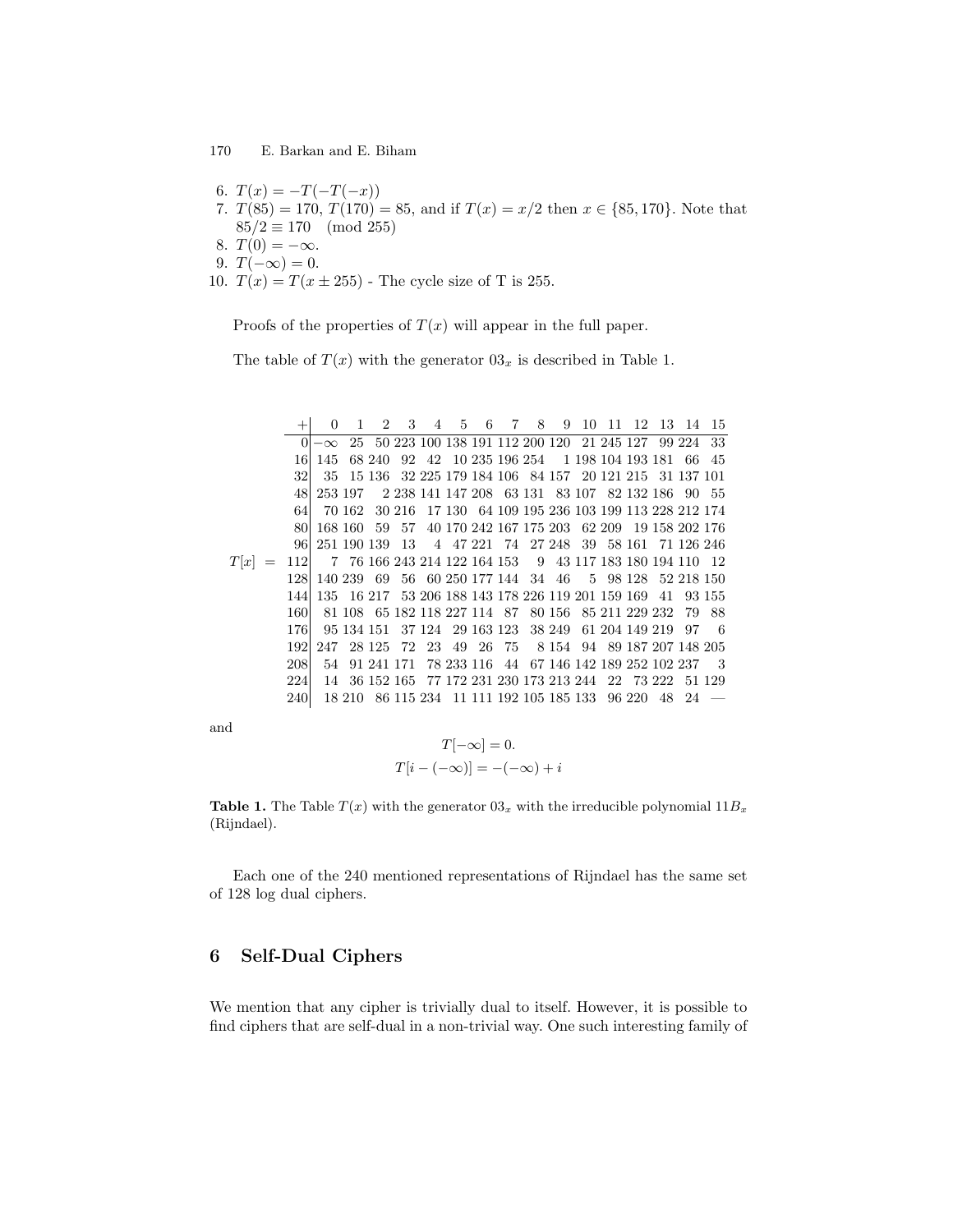dual ciphers is square dual ciphers. Let  $E$  be a square self-dual cipher. It follows that:

$$
(E_K(P))^2 = E_{K^2}(P^2).
$$

This means that each constant is the square of itself. In  $GF(2^8)$  it means that the constants are either 0 or 1.

If we take Rijndael as an example, we need to change the constant  $63<sub>x</sub>$  in the affine transformation in the S box to either  $00<sub>x</sub>$  or  $01<sub>x</sub>$ . We would also need to change the constants of the mix column operation. A possible alternative matrix for the mix column operation, whose entries consist of only 0's and 1's is:

$$
M = M^{-1} = \begin{pmatrix} 1 & 1 & 1 & 0 \\ 1 & 1 & 0 & 1 \\ 1 & 0 & 1 & 1 \\ 0 & 1 & 1 & 1 \end{pmatrix}.
$$

In the key expansion we need to change the round constant. Any selection of values from  $\{0_x, 1_x\}$  can be made for the *Rcon* constants. There are various such selections that can still prevent related key attacks.

We can replace the affine transformation to a self-dual one. We can easily find 8 affine transformations that are self-squares: The matrix Q (shown in Eq. (1)) is the square of itself under our definition, since  $Q^2 = Q(Q)Q^{-1} = Q$ . The order of  $Q$  is 8, therefore, we can easily find 8 self-square affine transformations:  $Q$ ,  $Q \cdot Q$ ,  $Q \cdot Q \cdot Q$ , ...,  $Q \cdot Q \cdot Q \cdot Q \cdot Q \cdot Q \cdot Q$  and  $Q \cdot Q \cdot Q \cdot Q \cdot Q \cdot Q \cdot Q \cdot Q = I$ . Notice that all the linear combinations with coefficients from  ${0_x, 1_x}$  of these matrices, are also self-squares matrices. Therefore, there are 256 such self-square matrices. Detailed analysis shows that these are all the self-square matrices. Of these 256 matrices only 128 matrices are involutions.

#### 6.1 Higher Order Self-Dual Cipher

In Section 6 we introduced the square self-dual cipher. In a similar way we can define the 4'th power self-dual cipher. Let E be a 4'th power self-dual cipher. It follows that:

$$
(E_K(P))^4 = E_{K^4}(P^4).
$$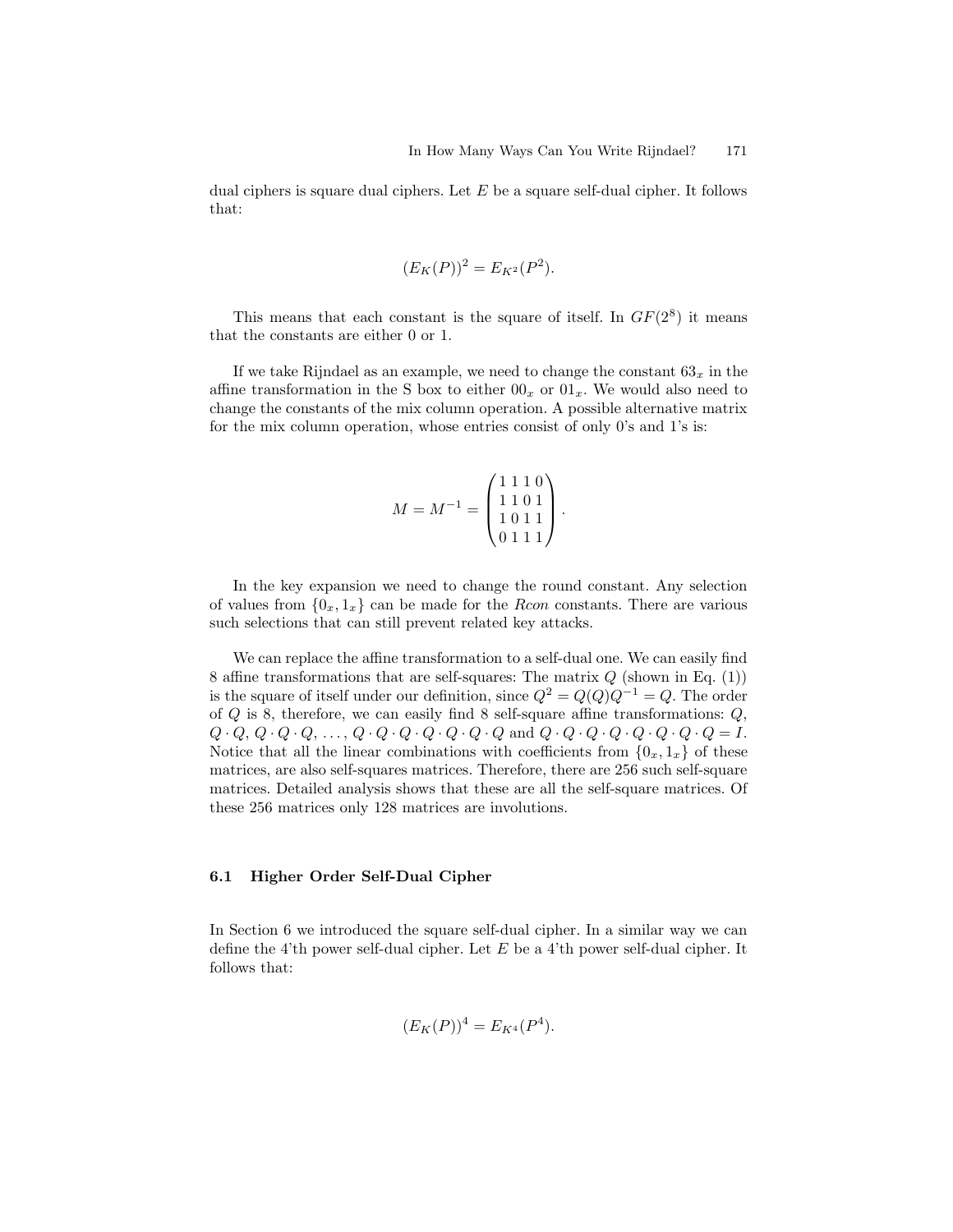This means that each constant is the 4'th power of itself. There are 4 such elements: the elements 0 and 1, and the two elements of order 3 (which are  $g^{85}$ ,  $g^{170}$ , where g is a generator).

We need the affine transformation to be self-dual, and therefore:  $A^4 = Q \cdot Q \cdot$  $(A) \cdot Q^{-1} \cdot Q^{-1} = A$ . We can see that  $Q, Q \cdot Q, Q \cdot Q \cdot Q, \ldots, Q \cdot Q \cdot Q \cdot Q \cdot Q \cdot Q \cdot Q$ and  $Q \cdot Q \cdot Q \cdot Q \cdot Q \cdot Q \cdot Q = I$  solve it much like for the square self-dual cipher, along with all their linear combinations, with coefficients from  $\{0_x, 1_x, g^{85}, g^{170}\}\$ (which is  $GF(2^2)$ ). The total number of linear combinations is  $2^{16}$ , of which  $3 \cdot 2^{13}$  are involutions.

For the 16'th power square self-dual cipher all the constants should be 0, 1, and all the 14 elements of orders 3, 5, and 15. The 16'th power square self-dual matrices are all the linear combinations of the  $Q<sup>i</sup>$  matrices, with coefficients from the above constants. The total number of 16'th power square self-dual matrices is  $2^{32}$ , of which  $7 \cdot 5 \cdot 3^2 \cdot 2^{22}$  matrices are involutions. Fortunately, Rijndael's matrix is none of these matrices.

### 6.2 Cryptanalysis of Self-Dual Ciphers

The self-dual property of a cipher can be used to mount an attack which reduces the complexity of exhaustive search by a factor of about 8 in the case above (or by a factor of the number of the self-duals in the more general case). For example, if the key size is 128 bit, exhaustive search takes 2 <sup>128</sup> operations, and the attack we propose requires about  $2^{125}$  operations. If we consider the expected time to complete the attack, exhaustive search takes about  $2^{127}$ , and our attack takes about  $2^{124}$  operations.

It is interesting to note that the number of rounds of the cipher does not affect the complexity of this attack.

By using the following chosen plaintext attack the key can be discovered in 2 <sup>125</sup> operations using 8 chosen plaintexts.

The attack takes advantage of cycles of keys under the squaring operation: A cycle is a set of keys where each key is the square of its predecessor, i.e.,  $\{K', K'^2, \ldots, K'^{2^7}\}\$ , and where the square of the last element equals the first element :  $K' = K'^{2^8}$ . Note that the possible cycle lengths are 8, 4, 2, and 1.

- 1. Choose a plaintext P, and compute  $P_i = P^{2^i}$ , for  $i = 0, \ldots, 7$ .
- 2. Ask for the encryption of  $P_0, \ldots, P_7$ , and denote the corresponding ciphertexts by  $C_0, \ldots, C_7$ . For every i, compute  $\hat{C}_i = (C_i)^{2^{-i}}$ , where the square root is defined to be the operation that finds for every byte its square root in  $GF(2^8)$  (there is only one square root for each value).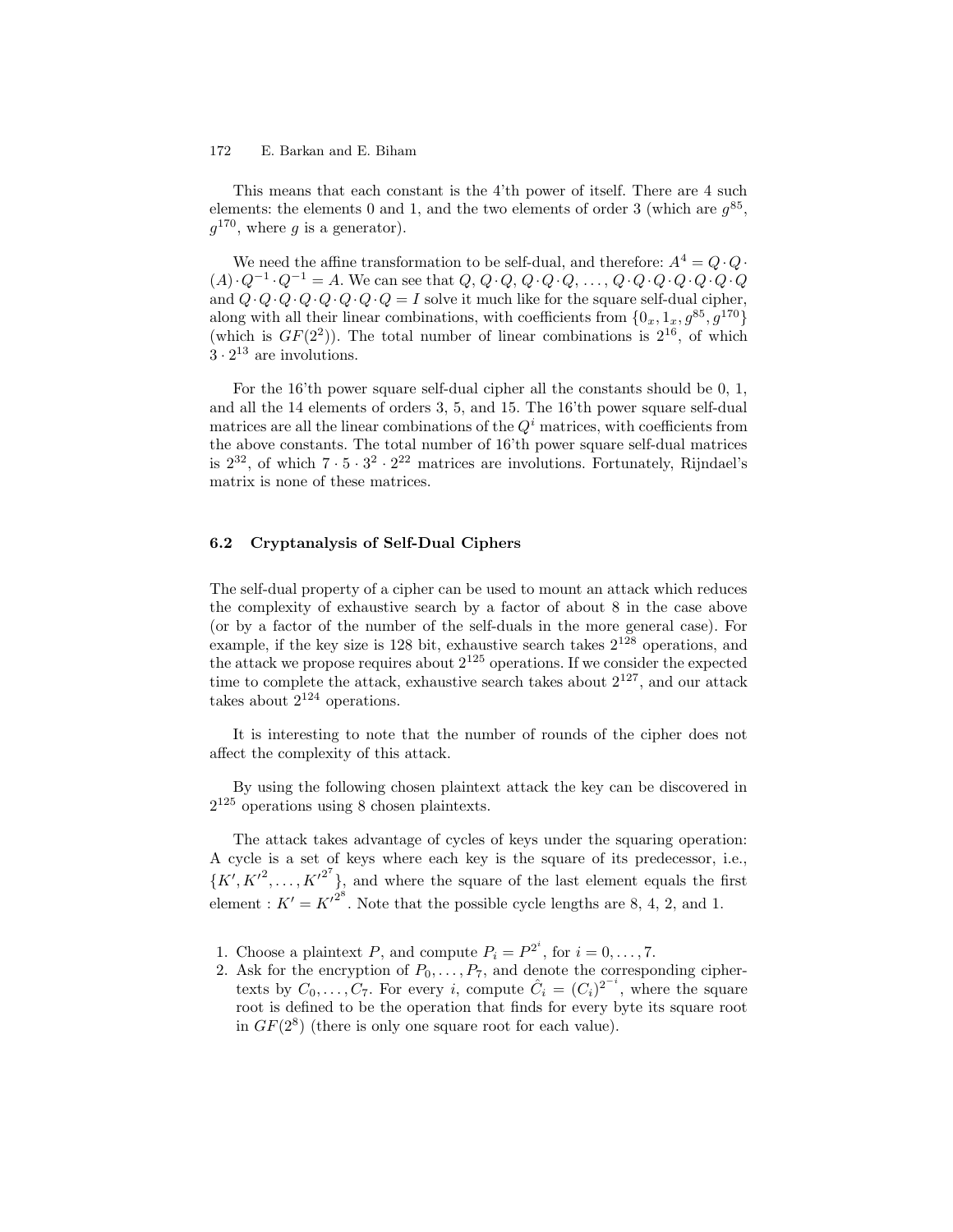3. Choose one key K' in each cycle, and compute  $C = E_{K'}(P_0)$ . If  $C = \hat{C}_i$  for some  $i \in \{0, \ldots, 7\}, K'^{2^i}$  is a candidate to be K. Otherwise, K is not one of  $\{K'^{2^i}\}.$ 

An equality  $C = \hat{C}_i$  in step 3 ensures that encryption of  $P_i$  under the key  ${K'}^{2^i}$ gives  $C_i$ : If  $C = \hat{C}_i$ , then  $C^{2^{i^*}} = \hat{C}_i^{2^i} = C_i$ . Therefore,  $C^{2^i} = (E_{K'}(P_0))^{2^i} = C_i$  $E_K(P_0^{2^i}) = E^{2^i}{}_K(P_0^{2^i})$ . From the self-duality property it follows that:  $K = K'^{2^i}$ (or that this is a false-alarm).

Note that the correct key is always found by this method, since for the correct key  $K: E_K(P_0) = C_0$ . The self-duality property implies that this happens if and only if for any i,  $E_{K^{2i}}(P_0^{2^i}) = C_0^{2^i}$ . For each cycle, for example, for  $\{K', {K'}^2, \ldots, {K'}^{2^7}\}\$ , we test only one key. If this key is K, then we would find it on the first equation. If one of the other keys is  $K$ , then the corresponding equation holds. So by checking one key out of a cycle we cover the whole cycle.

We test about 8 keys for every trial encryption. It is easy to choose the keys K in such a way that we choose only one key out of each cycle of keys. Therefore, this attack finds the key in about  $2^{125}$  time. In the full version of this paper we analyze the complexity of the attack and show how to enumerate the keys (choose only one key of each cycle), and show that the total number of cycles, and thus, the maximal complexity of this attack, is  $2^{125} + 2^{61} + 2^{30} + 2^{15}$ , using 8 chosen plaintexts. The average case complexity is  $2^{124} + \varepsilon$  where  $\varepsilon = 2^{-4} + 2^{-67} + 2^{-98}$ .

We note that a similar attack can be designed for higher order self-dual ciphers.

## 7 Application to Other Ciphers

Square  $[7]$ , Scream  $[10]$ , Anubis  $[2]$ , Crypton  $[13]$  and Khazad  $[3]$  are all  $EGF(2<sup>8</sup>)$ ciphers. E2 [16] (without the initial and final permutations), and Camellia [1] (with different key scheduling and different FL) are also  $EGF(2^8)$  ciphers. Thus, our results hold to these ciphers as well.

Our work can be extended to include ciphers such as Safer++ [14]. The only operation in Safer++ that is not a  $EGF(2^8)$  operation is addition modulo 256:  $f(x, y) = x + y \pmod{256}$ . For the square dual cipher, we can define  $f^{2}(x^{2}, y^{2}) = (f(x, y))^{2}$ .  $f^{2}$  can be implemented by  $f^{2}(x, y) = Qf(Q^{-1}x, Q^{-1}y)$ . This results in a substitution table of size  $2^{16}$ .

It should be noted that since Safer + does not use  $GF(2^8)$  multiplications or exponentiations, the irreducible polynomial is irrelevant. For such a cipher,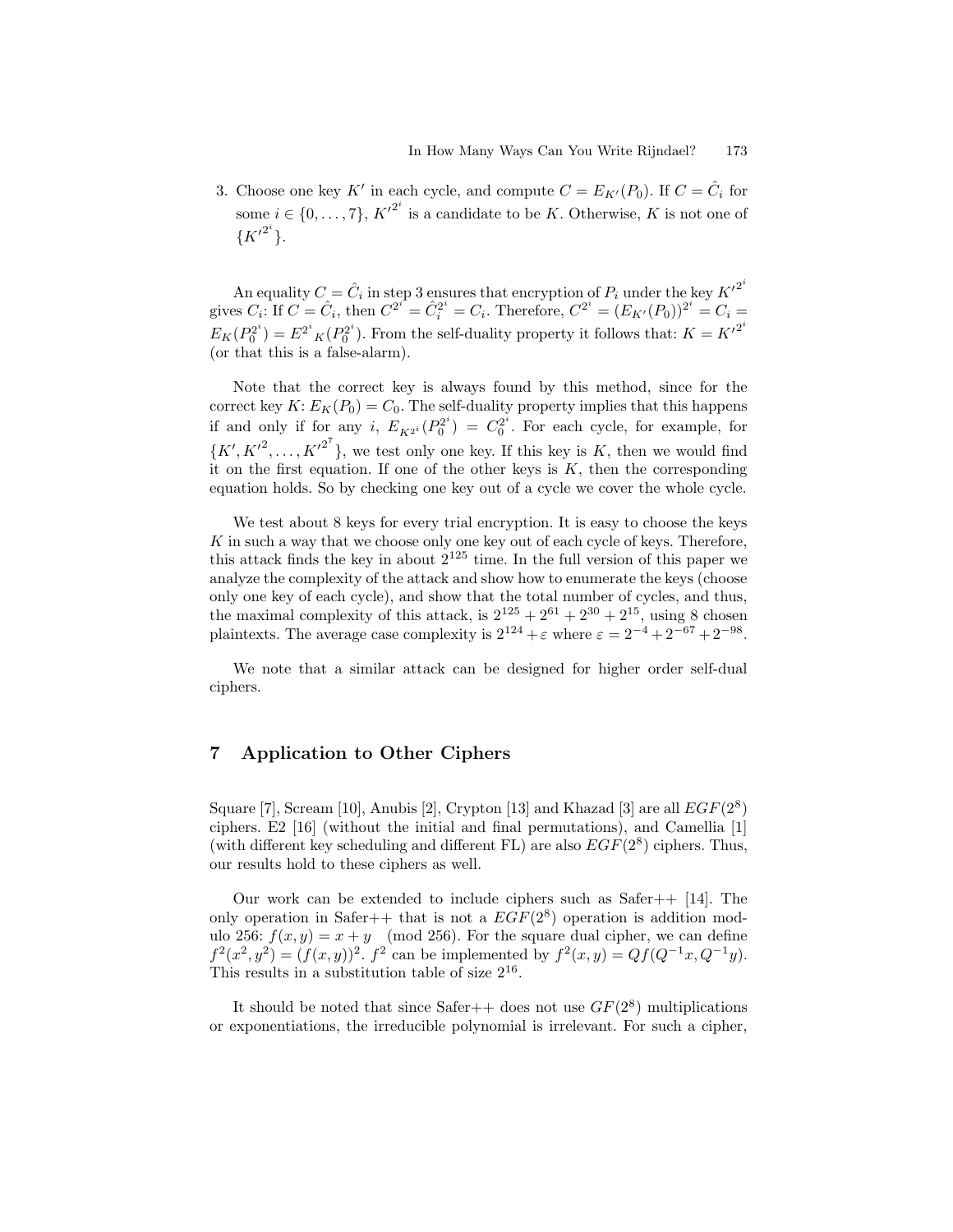we can create a wide range of dual ciphers by using any invertible binary matrix Q of size 8 × 8. The operation  $f^{Q}(x)$  is defined as  $f^{Q}(x) = Qf(Q^{-1}x)$ . For operations with two parameters  $f^{Q}(x,y) = Qf(Q^{-1}x,Q^{-1}y)$ . A constant c is replaced by  $Qc$ . This change does not fundamentally change the differential  $[4]$ properties of such functions, since  $Q$  and  $Q^{-1}$  are linear and invertible.

If we take E2, and remove the initial and final transformations, the affine operation, and also change the  $v_{-1}$  value of the key scheduling to be composed only from 0's and 1's, then E2 is a self-dual cipher. That means that the attack we present in this paper is also applicable to this variant.

### 8 Other Applications

A possible application of dual ciphers is for developing differential [4] or linear [15] attacks. In such cases the insight gained from the dual ciphers can be used to attack the dual cipher, an attack which can be easily transformed to the original. A possible example for such insight might be the simplification of the affine transformation in the S box to a triangular matrix (see Section 4), which reduces the effect of modifying bits in the input on the resultant output of this transformation.

An other interesting application of dual ciphers might be an optimization of the speed of the cipher, as in some cases the dual cipher might actually be faster to compute than the original cipher! For example, many ciphers include multiplications by constants. The Hamming weight and the size of the constant has implications on the implementation efficiency. Thus, finding a more efficient dual cipher might be a good optimization strategy. Also, in some cases encryption might be fastest using one dual cipher, and decryption be fastest using another dual cipher.

The existence of dual ciphers can also be used to protect implementation against fault-analysis [5] and power-analysis [12], by selecting a different dual cipher at random each time an encryption or decryption is desired.

### 9 Summary

In this paper we show how to write many different implementations of Rijndael using its various dual ciphers. We describe hundreds of non-trivial dual ciphers of Rijndael, many of them differ from Rijndael only by the replacement of constants. We also discuss an attack on self-dual ciphers.

We conclude that the irreducible polynomial of Rijndael is chosen arbitrarily, and that it is possible to replace the irreducible polynomial of Rijndael by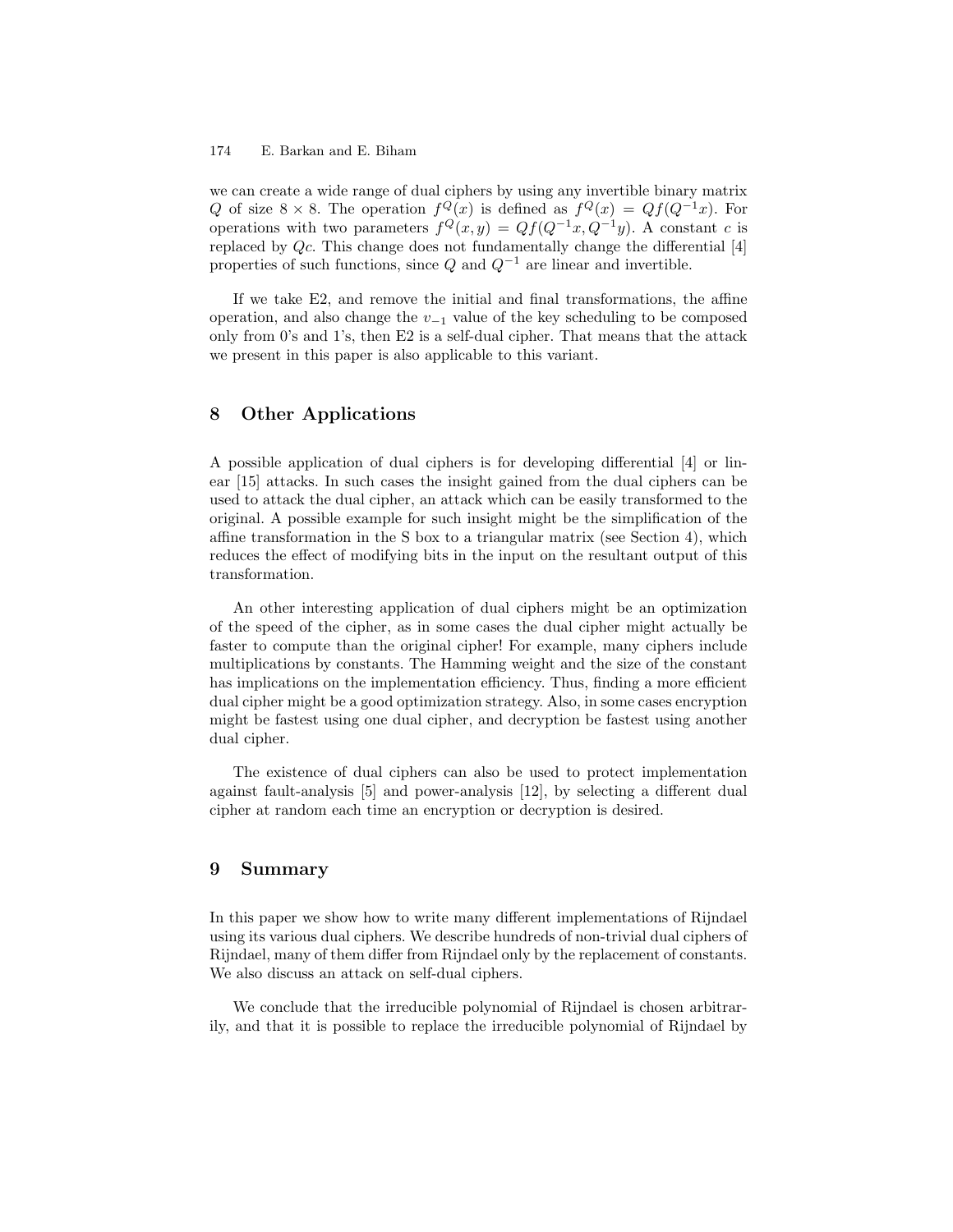any other irreducible or primitive polynomial without changing the strength of cipher, and even without changing the cipher itself.

### Acknowledgments

We are pleased to thank Ronny Roth for the various discussions which helped improving the results of this paper and to John Kelsey for observing that dual ciphers may be used to prevent power analysis.

The work described in paper has been supported by the European Commission through the IST Programme under Contract IST-1999-12324.

### References

- 1. Kazumaro Aoki, Tetsuya Ichikawa, Masayuki Kanda, Mitsuru Matsui, Shiho Moria, Junko Nakajima, Toshio Tokita, Camellia: A 128-Bit Block Cipher Suitable for Multiple Platforms - Design and Analysis, submitted to NESSIE, 2000.
- 2. Paulo S.L.M. Barreto, Vincent Rijmen, The Anubis Block Cipher, submitted to NESSIE, 2000.
- 3. Paulo S.L.M. Barreto, Vincent Rijmen, The Khazad Legacy-Level Block Cipher, submitted to NESSIE, 2000.
- 4. Eli Biham, Adi Shamir, Differential Cryptanalysis of the Data Encryption Standard, Springer-Verlag, 1993.
- 5. Eli Biham, Adi Shamir, Differential Fault of Secret-Key Cryptosystems, Advances in Cryptology, proceedings of Crypto'97, Lecture Notes in Computer Science 1294, Springer-Verlag, pp. 513–525, 1997.
- 6. Antoon Bosselaers, Joan Daemen, Erik De Win, Bart Preneel, Vincent Rijmen, The Cipher Shark, proceedings of Fast Software Encryption '96, Lecture Notes in Computer Science 1039, Dieter Gollmann, Ed., Springer-Verlag, pp. 99–112, 1996.
- 7. Joan Daemen, Lars R. Knudsen, Vincent Rijmen, The Block Cipher Square, proceedings of Fast Software Encryption '97, Lecture Notes in Computer Science 1267, Eli Biham, Ed., Springer-Verlag, pp. 149–165, 1997.
- 8. Joan Daemen, Vincent Rijmen, AES Proposal: Rijndael, submitted to the Advanced Encryption Standard (AES) contest, 1998.
- 9. Niels Ferguson, Richard Schroeppel, Doug Whiting, A Simple Algebraic Representation of Rijndael, proceedings of Selected Areas in Cryptography, Lecture Notes in Computer Science 2259, Serge Vaudenay and Amr Youssef, Eds., Springer-Verlag, pp. 103–111, 2001.
- 10. Shai Halevi, Don Coppersmith, Charanjit Jutla, Scream: a Software-Efficient Stream Cipher, preproceedings of Fast Software Encryption 2002, pp. 190–204, 2002.
- 11. Thomas Jakobsen, Lars R. Knudsen , The Interpolation Attack on Block Ciphers, proceedings of Fast Software Encryption '97, Lecture Notes in Computer Science 1267, Eli Biham, Ed., Springer-Verlag, pp. 28–40, 1997.